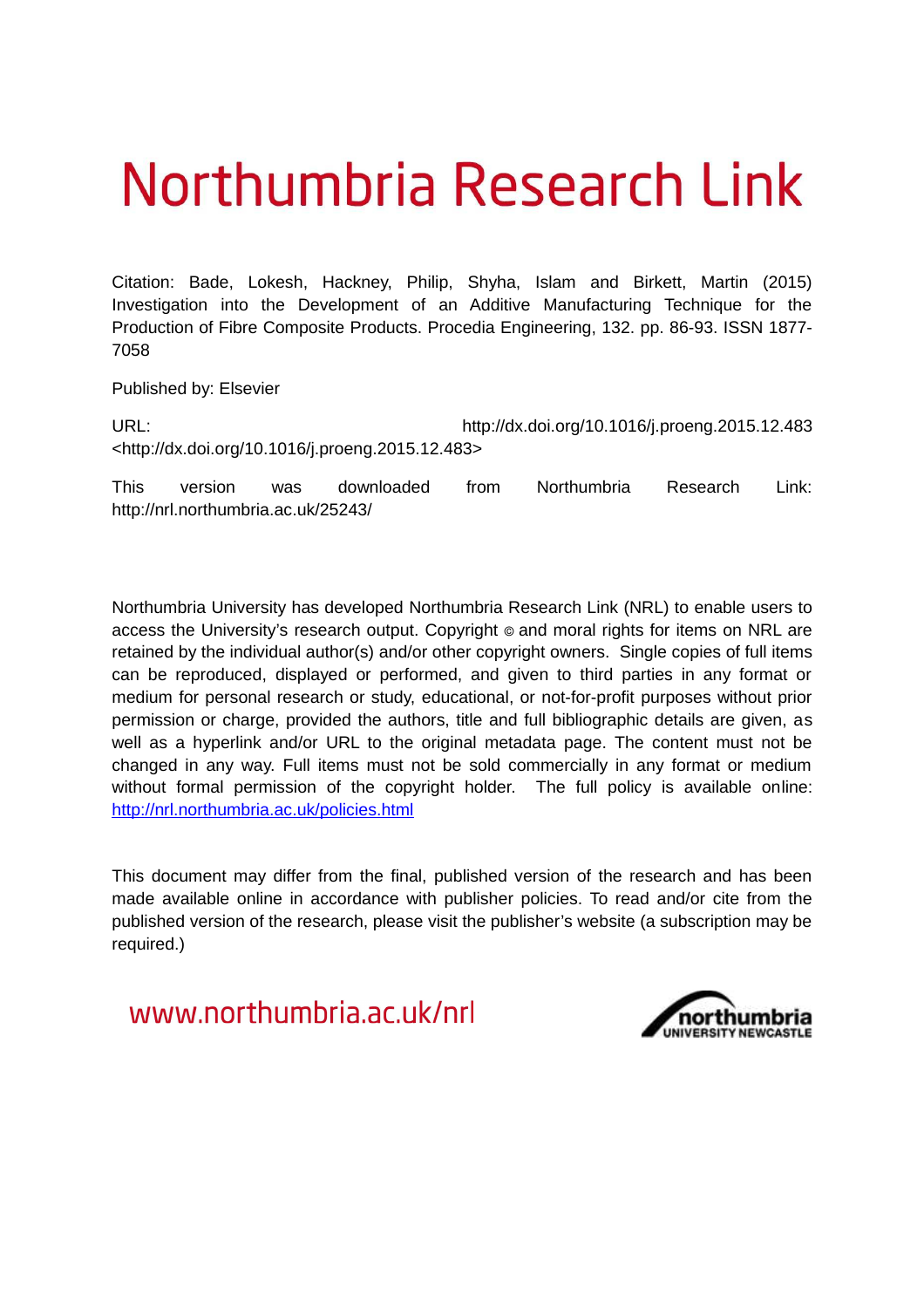



Available online at www.sciencedirect.com



Procedia Engineering 132 (2015) 86 - 93

**Procedia Engineering** 

www.elsevier.com/locate/procedia

### The Manufacturing Engineering Society International Conference, MESIC 2015

## Investigation into the Development of an Additive Manufacturing Technique for the Production of Fibre Composite Products

L. Bade<sup>a,\*</sup>, P.M. Hackney<sup>a</sup>, I. Shyha<sup>a</sup>, M. Birkett<sup>a</sup>

*<sup>a</sup>Department of Mechanical and Construction Engineering, Faculty of Engineering and Environment, Northumbria University at Newcastle, Newcastle upon Tyne, NE1 8ST, UK.*

#### **Abstract**

The advancements in manufacturing technology over recent years have made Additive Manufacturing, a breakthrough technology in the designing and manufacturing field. This paper discusses the possible applications of Additive Manufacturing (AM) techniques for the production of Carbon Fibre (CF) components without the aid of mould or plug used by traditional methods. This paper investigates the available AM designing techniques to experimentally prove the validity of the research to develop a design concept that can be embedded into an AM machine as a 3D Printer. Polylactic acid (PLA) tensile test specimens are produced with CF reinforcement using both traditional moulding and AM techniques. The preliminary mechanical testing of moulded specimens with fibres revealed a tensile strength increase of up to 73% when compared to specimens without fibres and the testing of PLA filaments produced by AM with fibres showed a performance increase of 66% when compared to filaments without fibres.

 $\degree$  2015 Fublished by Elsevier Ltd. This is an open at (http://creativecommons.org/licenses/by-nc-nd/4.0/). Peer-review under responsibility of the Scientific Committee of MESIC 2015. Peer-review under responsibility of the Scientific Committee of MESIC 2015© 2015 Published by Elsevier Ltd. This is an open access article under the CC BY-NC-ND license

*Keywords:* Additive Manufacturing; 3D Printing; Fibre Printing; Composites.

#### **1. Introduction**

In the world of manufacturing technology, there are occasional breakthroughs that have the potential to transform the industry, empowering existing products to be made faster, cheaper and better, opening up a realm of new possibilities in product development [1]. Additive Manufacturing (AM) is such a technology which is capable of

<sup>\*</sup> Corresponding author. Tel.: +44-743-843-4993. *E-mail address:* lokesh\_bade@hotmail.com, lokesh.bade@northumbria.ac.uk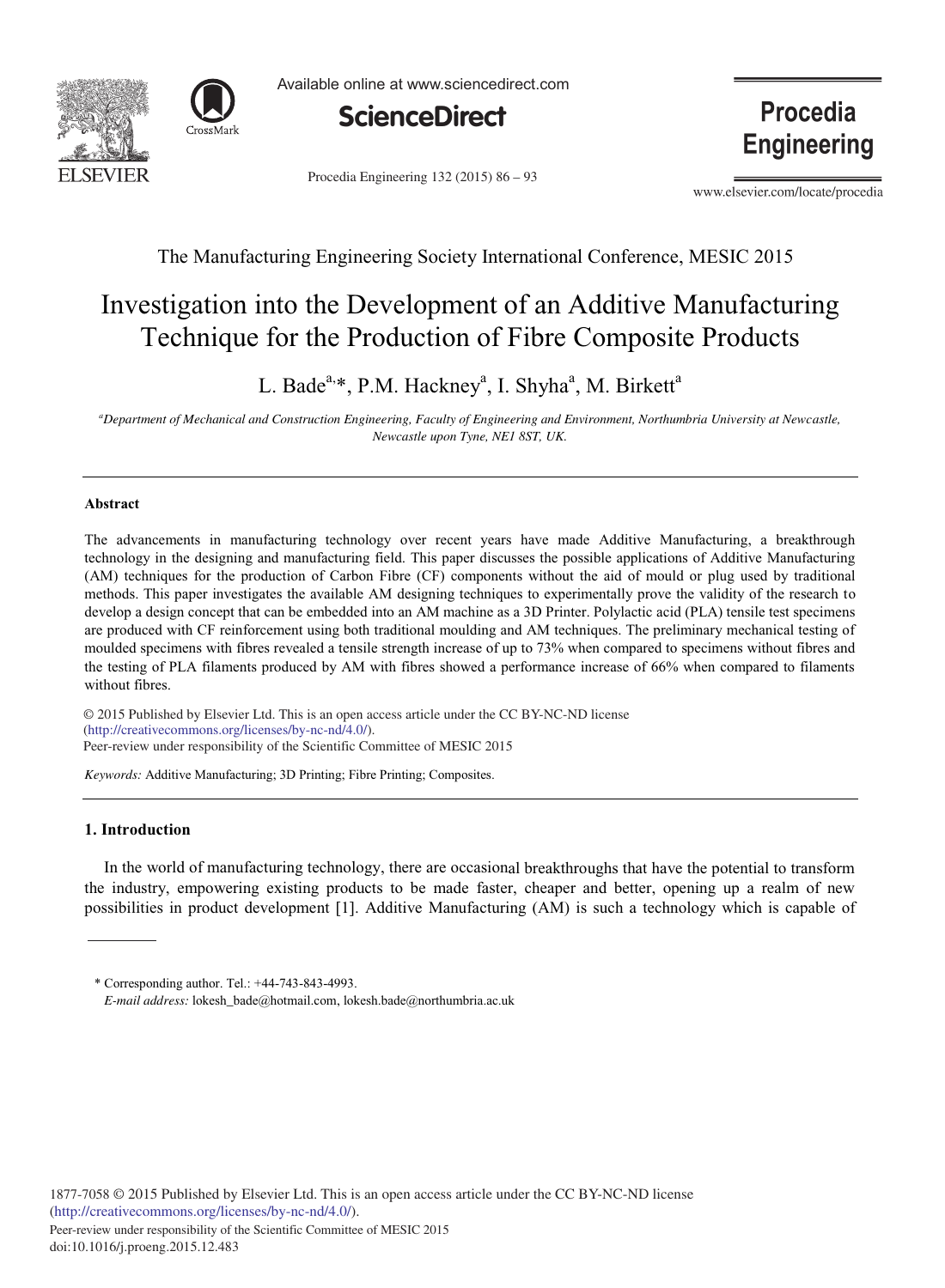manufacturing complex structures directly from a CAD model with less wastage of resources [2]. This paper discusses the possible applications of AM techniques for the production of Carbon Fibre (CF) composites without the aid of mould or plug used by the traditional methods. As the manufacturing industries are considering benefiting from the AM designing techniques, there has been only limited research work done on the possibilities of using fibres as a material in these techniques [1-5].

The research in this area has recently received more attention due to the popularity of user friendly 3D printers, where the users can change the machine's operating mechanisms to suit their specific purpose. Because of the complexity offered in manufacturing by AM technology and the strength to weight ratio offered by fibres such as CF, researches are working on combining these two technologies. At the Zurich Centre of Structure Technologies, researchers are working on laminating the geometrically complex manufactured AM parts with sheets of CF to increase the strength [3]. They used epoxy prepregs to bond the CF sheets, for which additional curing processes are required. Further research is also being carried out to provide efficient co-bonding of epoxy between the AM parts and the CF sheets. The thermoset composites have been in use for many years and are manufactured by traditional methods. However thermoplastic composites have many advantages over thermoset composites [2]. And they can also be altered even after the product is finished as their chemical bonding is completely reversible [4]. For this reason the matrix material preferred is a thermoplastic rather than a thermoset. It is because of these properties, thermoplastics are used in similar researches at Toyohashi University of Technology, which involve sandwiching the 3D printing parts with CF layers in a heated oven [5].

This paper investigates the available AM designing techniques to prove the potential and significance of the research in this area. The main aim of this research is to produce the CF parts at a one-time process using the AM technologies available, similar to building 3D parts from a CAD design in one go. This can be achieved by designing an extruder for a 3D printer which can extrude thermoplastic material and fibres. The printed components will be benchmarked with other AM products by conducting structural tensile tests to analyse their performance under various environmental conditions.

#### **Nomenclature**

- AM Additive Manufacturing
- 3D Three dimensional
- PLA Polylactic acid
- ABS Acrylonitrile butadiene styrene

#### **2. Methodology and Experimental Procedure**

Selecting the material for the experimental work is very crucial as it determines the strength of the final parts. The most widely used thermoplastic materials are Polylactic acid (PLA) and Acrylonitrile butadiene styrene (ABS). The bonding of these materials is studied at various temperatures as this determines whether resins can be excluded from the work or not. So the behaviour of these materials as binders are studied for the proper selection of the resources required for generating the design concept. The experimental work involves producing Dumb-bell shaped specimens of thermoplastic and thermoplastic with fibres, and these specimens are tested for structural strength analysis. After considering the required criteria such as mechanical properties and the structural behaviour of the materials under various environmental temperature conditions, the working of AM machines used for the deposition of layers and building the parts are studied. Depending on the results obtained by previous studies and observations, a CAD model of the final product is designed using SolidWorks software and is tested for structural tensile and environmental failures. Once the testing of the model is finished, a physical prototype is manufactured and is embedded into the machine for part building. Based on the research done, a decision has to be made whether resins are to be used as binders or not and also whether to develop a single nozzle multi-material extruder system or multinozzle system to extrude the materials individually. Once the test specimens are built with carbon fibre by the modified printer, preliminary tests are done on these specimens for structural performance and case studies are developed by benchmarking them with the parts printed by the commercially available industry leading printers.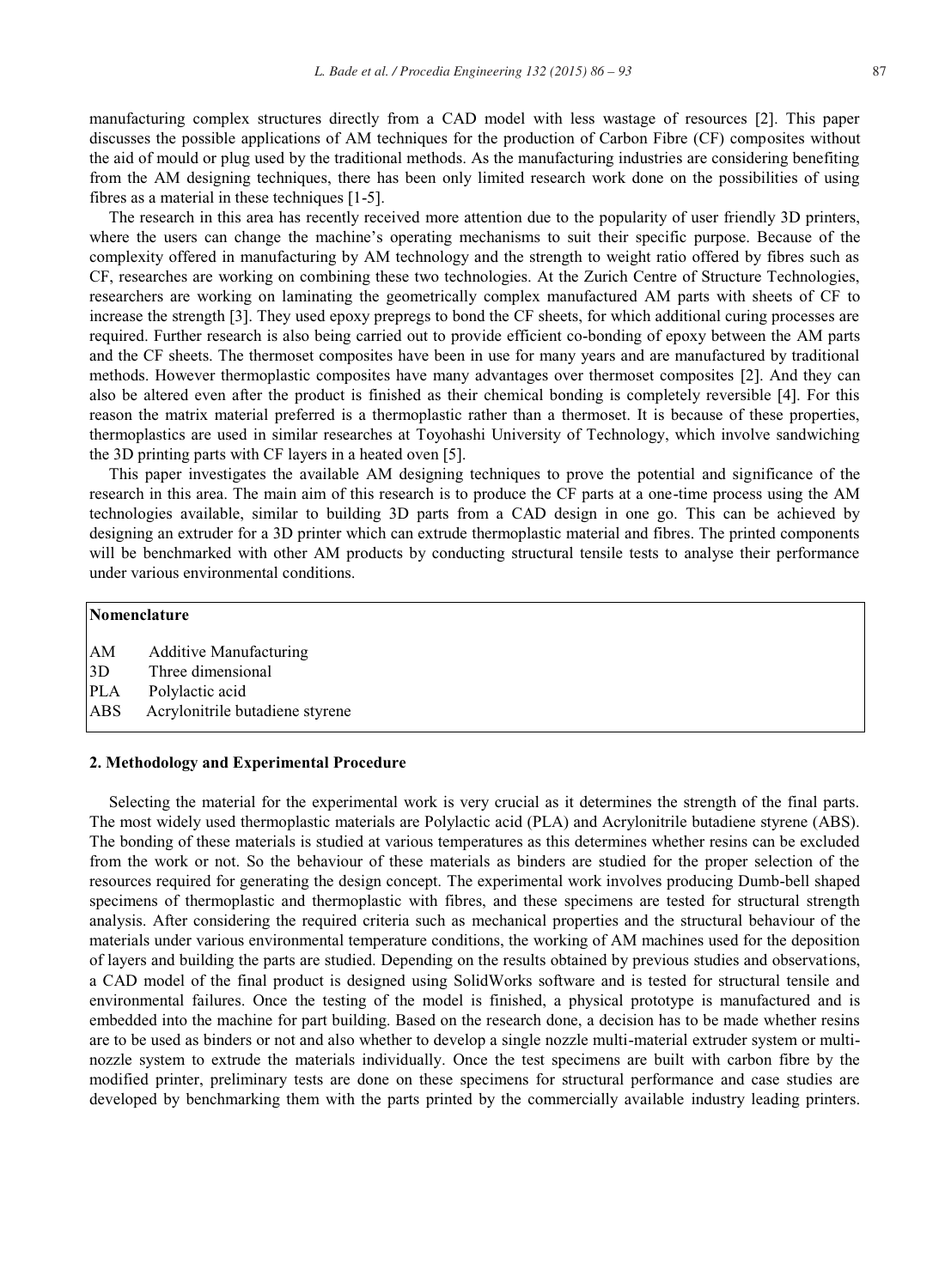The designing and building of the parts may be altered depending on the results obtained from the tests, until a satisfactory outcome is achieved.

The reinforcement material selected for this research is CF and the matrix material is PLA. The reason to select these specific materials is that CF exhibited better performance at higher temperatures as observed later in the results section. Also PLA exhibited better bonding and surface finish at higher temperatures when combined with CF. To select the right material for this research the behaviour of these materials is studied at their melting points and beyond using a FLIR T620bx thermal imaging camera. Individual filaments of PLA and ABS are combined together as a layer and are melted in the oven and then cured at atmospheric temperature to observe the viscosity, bonding and surface finish between these filaments. The surface profile is studied under an Alicona Infinite Focus microscope. To test the bonding of the fibres with PLA, the material is melted into standard tensile test dumb-bell specimens by using an aluminum mould, which is made by clamping several dumb-bell punched aluminum plates together. The diameter of PLA and ABS filaments is 1.75 mm, the densities of PLA and ABS are 1.24 and 1.04 g/cm3 and the tensile strengths of PLA and ABS are 50 MPa and 43 MPa respectively and are provided by Robosavvy, London. PLA and ABS filaments, are placed together and the individual filaments and CF strands are deposited in layers alternatively and heated in a Carbolite CWF 1100 oven at 2300C for 5 min until both the thermoplastic layers and fibres are bonded together. For this research continuous CF strands manufactured by Easy Composites Ltd are used and the diameter, density and tensile strength of the fibre are  $5 \mu m$ ,  $1.76 \mu cm^3$  and  $5 \text{ GPa}$ respectively, which are similar to the material used by ken-ichiro Mori et al. [5]. The mould with the PLA filaments and CF layers can be seen in Figure 1 and the melted specimen with CF from the aluminum mould after cooling can be seen in Figure 2. Because of the possibility of proper bonding between melted PLA and CF, use of thermoset resins can be excluded and replaced with PLA as the matrix material for binders.



Fig. 1. Specimen mould in oven Fig. 2. Tensile specimen with CF layers

The temperature 2300C to be used for the oven to produce these specimens is determined from the normal operating temperature of a MakerBot 3D printer extruder nozzle and also the observations made from the thermal imaging camera. The different types of specimens produced for testing can be seen from table in Table 1.

| Specimen<br>Type | Group<br>Name | Thickness<br>(mm) | Table 1. Types of Specificals and their specifications<br>Sample ID<br>No of Fibre Layers |                  | Manufacturing<br>Method |
|------------------|---------------|-------------------|-------------------------------------------------------------------------------------------|------------------|-------------------------|
|                  | Set 1         | 4.6               | Printed PLA                                                                               | $\mathbf{0}$     | AM                      |
|                  |               |                   | Melted PLA                                                                                | $\mathbf{0}$     | Mould                   |
|                  |               |                   | Melted PLA+CF                                                                             |                  | Mould                   |
| Dog Bone         | Set 2         | 4.8               | Printed PLA                                                                               | $\boldsymbol{0}$ | AM                      |
|                  |               |                   | Melted PLA                                                                                | $\boldsymbol{0}$ | Mould                   |
|                  |               |                   | Melted PLA+CF                                                                             | 2                | Mould                   |

|  |  |  |  | Table 1. Types of Specimens and their specifications |
|--|--|--|--|------------------------------------------------------|
|--|--|--|--|------------------------------------------------------|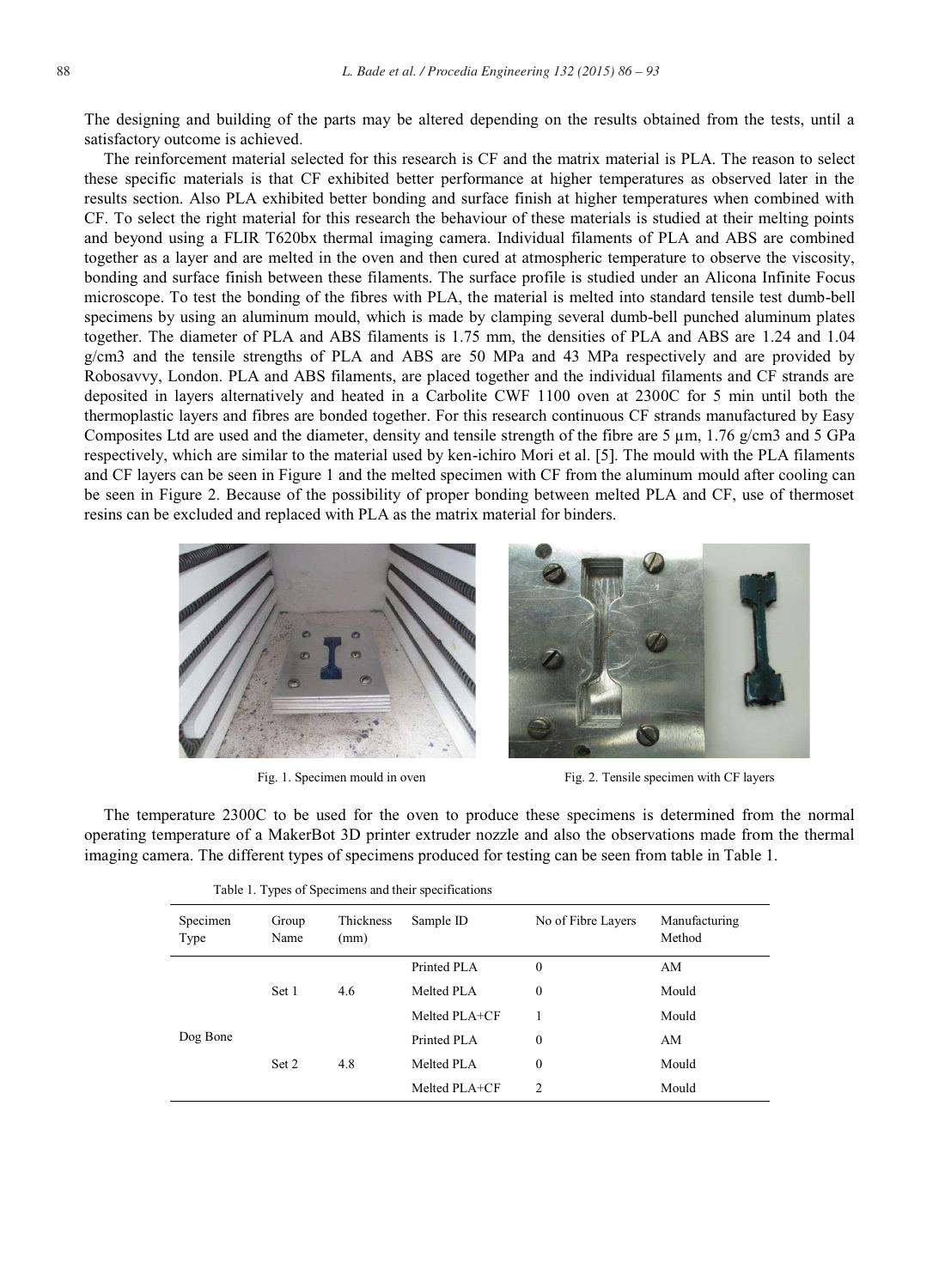| Filament<br>Strand | <b>PLA</b> | 0.4 | PLA 1,2,3           |    |
|--------------------|------------|-----|---------------------|----|
|                    | PLA-CF     | 0.4 | PLA-CF 1            |    |
|                    |            |     | PLA-CF <sub>2</sub> | AM |
|                    |            |     | PLA-CF <sub>3</sub> |    |

The 3D printer being used for this research to print the specimens is the FDM based MakerBot Replicator 2 and the most common material available for this printer is PLA. The tensile test specimen printed sample is designed by SolidWorks CAD software and the dimensions used are shown in Figure 3. The printed specimens are tested using Instron 3382 tensile testing machine as can be seen in Figure 4.



Fig. 3. CAD design of specimen Fig. 4. Tensile testing printed specimen

Since these test specimens are produced by a melting process in an oven and the main objective of this research is to build the PLA-CF parts using the printer, the tensile strength analysis has to be performed on the printed specimens with fibres. So initially to benchmark the performance of the extruded filaments, the fibre is fed through the extruder nozzle of the printer along with the PLA filament and the extruded PLA-CF filaments are initially tested against extruded PLA without fibres before going into the actual PLA-CF specimen printing and part building to establish the potential and reliability of the research.

In this process, Carbon Fibres are fed through the printer nozzle manually and the PLA filament is extruded along with the fibres embedded into it. A part of such PLA-CF filament with two fibre strands can be seen in Figure 5 which is scanned at 200x  $\mu$ m magnification.



Fig. 5. Extruded PLA filament with CF strands

One set of three of these PLA filaments with 25 mm length are extruded without fibres and another set of three are extruded with fibres and are tested for the strength analysis using the tensile testing machine.

The analysis of tensile strength for all the dog bone specimens is carried out using the Instron 3382 tensile testing machine and all the filaments are tested using Instron E3000 at a crosshead speed of 2.5mm/min for both. The surface structure and finish of these fractured specimens are studied under an Alicona Infinite Focus 3D Scanner microscope.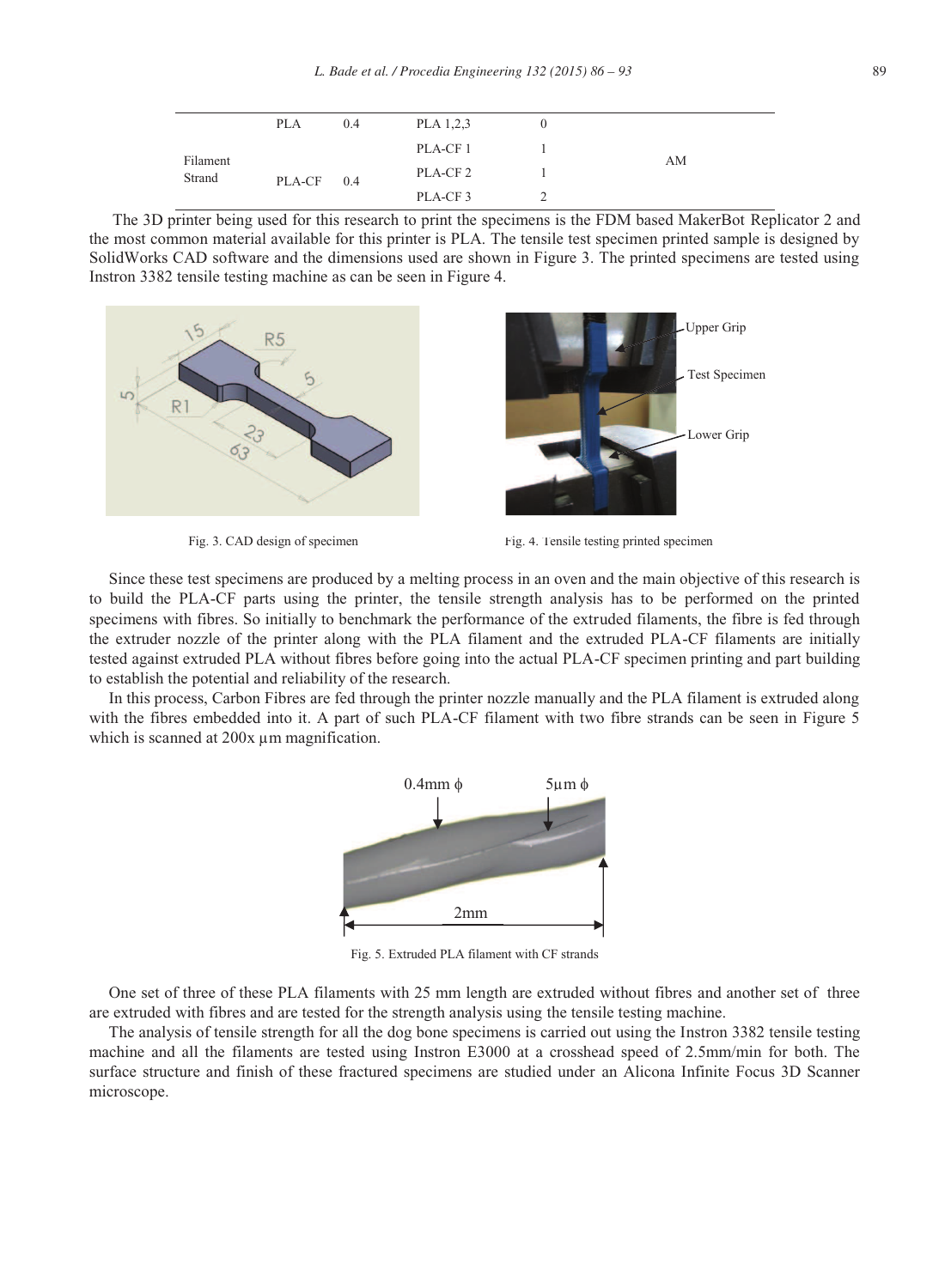#### **3. Results and Discussion**

#### *3.1. Viscosity and Curing Time Analysis*

The temperatures of the extruder and the material coming out of the extruder from the printer are studied to estimate the curing time of PLA as it helps in understanding whether two nozzles should be used to lay the PLA and fibre or not. From thermal imaging camera images shown in the Figure 6, it is observed that the extruder temperature and the material coming out of the extruder are of the similar temperatures which are about  $210^{\circ}$ C and  $186\text{°C}$ , and it is taking 4 to 5 seconds for the molten PLA to cure and come to the ambient temperature. So if a dual nozzle extruder should be used, the second nozzle should be able to lay the fibre before the curing time of PLA for a proper bonding.



Fig. 6. Temperature spectrum from Thermal Imaging Camera at (a) Filament; (b) Nozzle

From the observations made, if the fibres and the PLA material can be extruded through a single extruder, then the possibility of designing a multi-nozzle system can be eliminated to reduce design complexities.

#### *3.2. PLA vs ABS Surface Finish and Bonding*

When the surfaces of the PLA and ABS are observed under the microscope, it can be observed that PLA exhibited better surface finish. This is not a selection criterion for material, but an observed feature characteristic of these materials. The 3D scans of these materials and the profiles of their surface finish can be seen as shown in Figure 7 which are scanned at 200x  $\mu$ m magnification.



Fig. 7. (a) 3D scan of melted ABS surface; (b) Graph showing surface profile of melted ABS; (c) 3D scan of melted PLA surface; (d) Graph showing surface profile of melted PLA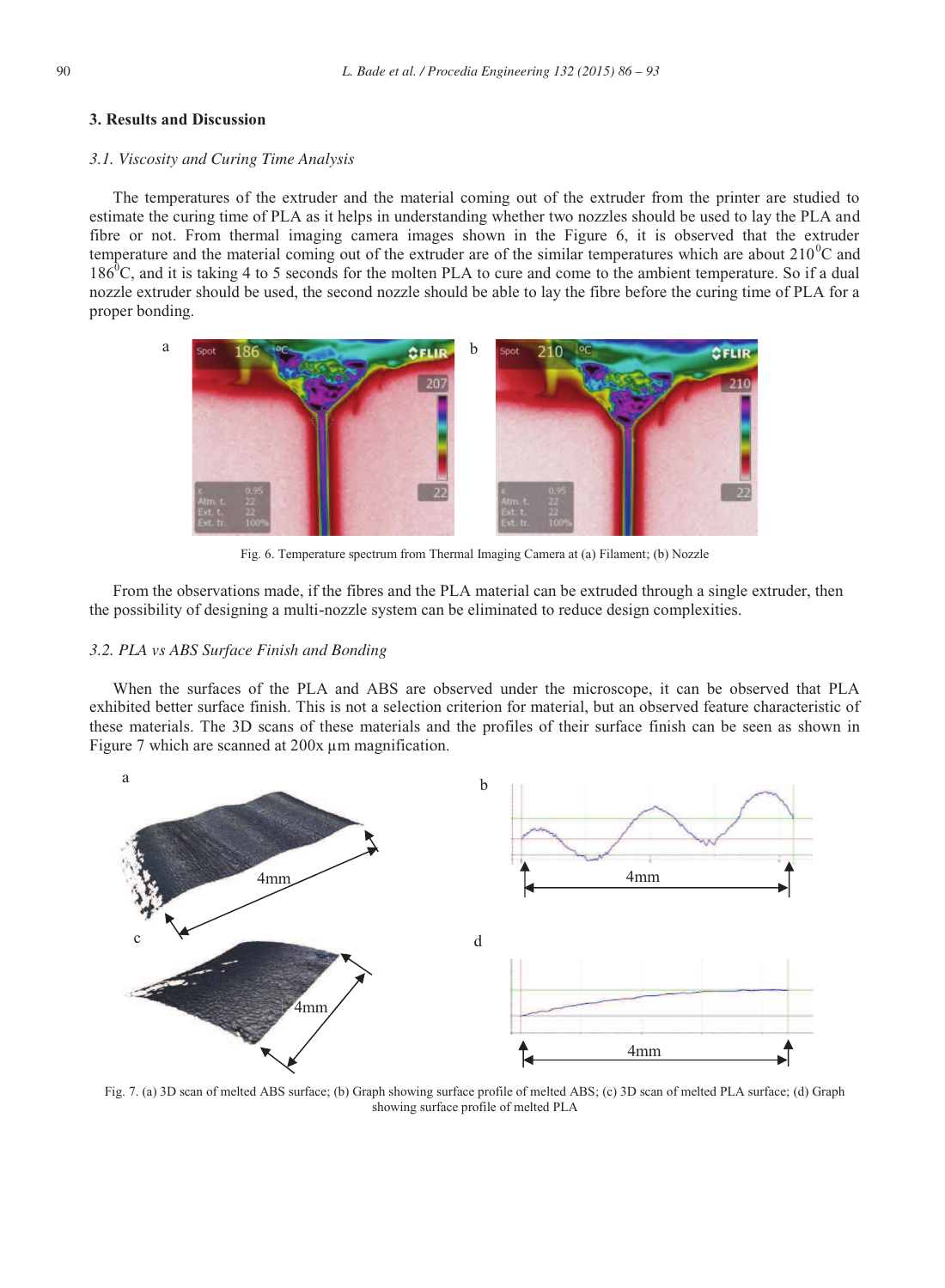Since the viscosity of PLA is better at  $230^{\circ}$ C temperature, it can bond well with the fibres and so this material can be used to test this assumption. The PLA-CF specimens produced from the melting process are tested for tensile strengths and the fractured sections are observed under the microscope for the analysis of bonding between fibres and melted PLA. The bonding between the melted PLA material and CF can be seen as shown in Figures 8 and 9 which are scanned at 50x and 20x µm magnifications respectively, where the 3D scans revealed a perfect fracture showing that the fibres are not pulled apart from the PLA. The black spots in Figure 8 are the areas of the unavailable data from the microscope.





Fig.8. 2D scan of PLA with CF Fig. 9. 3D scan of PLA with CF showing bonding

As it can be observed from these figures, the fibres bonded well with the PLA material and so there is a high possibility that the PLA material can be used as a binder and can serve as the matrix material.

#### *3.3. Tensile Strength Analysis of Specimens*

For the first set of testing, the specimens printed and melted with fibres are of 4.6 mm thickness and for the second set of specimens the thickness is increased to 4.8mm because of adding an additional layer of fibres. Also for the first set, one layer of CF is deposited and for the second set of specimens, two layers of CF are deposited. Fractured areas of these specimens after testing can be seen in Figure 10, where they are scanned at 1000x µm magnification.



Fig. 10. PLA printed, melted, melted with CF 1 layer and 2 layers

The tensile strength analysis of these specimens can be observed from plotting the graph for Young's Modulus by taking strain on x-axis and stress on y-axis as shown in Figure 14.

From the graph it can be observed that for the first set, the printed specimen's ultimate tensile strength is 42 MPa and the melted specimen also performed similar with a tensile strength of 45 MPa. But when the specimen is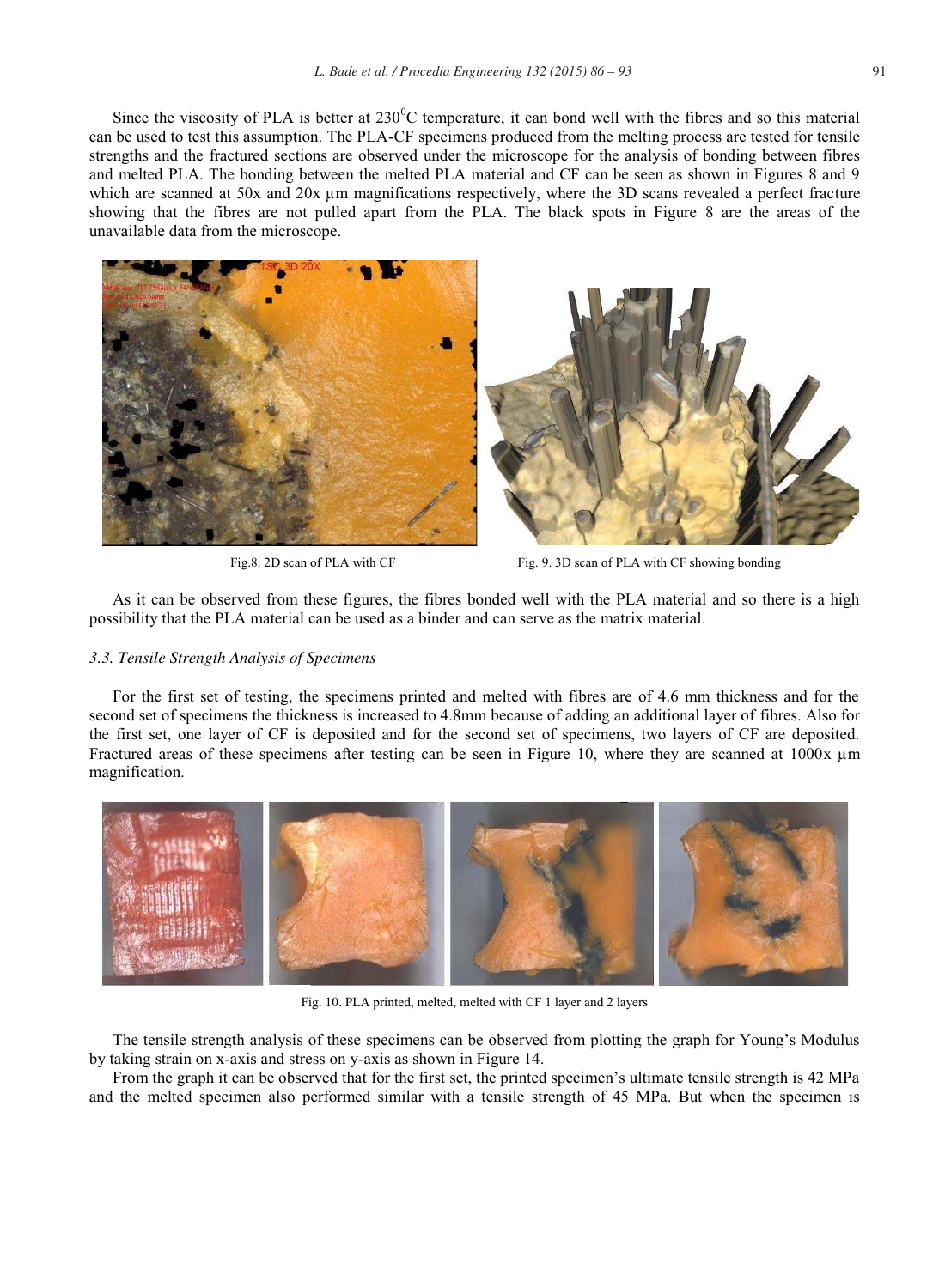embedded with fibres it showed an increase of 38% with the tensile strength of 62 MPa. Also it can be observed from Figure 10 that all the fibres are stacked together at one layer and if these fibres are distributed across the layers, it could have performed even better. So for the next set, care has been taken in the placement of 2 layers of fibres to verify that fibre distribution plays a key role in providing better strength.



Fig. 11. Graph showing tensile strength comparison of PLA, PLA-CF Specimens

From the graph it can be observed that for the second set, the printed specimen's tensile strength is 58 MPa and the melted is 55 MPa which are close. But when this is compared to specimen with 2 CF layers, its strength is increased to 95 MPa which is 73% higher. This is due to the distribution of fibres and also the concave structure of the surface is reduced as it can be observed from Figure 13. Also it can be observed that the tensile strength of melted specimen with 2 CF layers performed 46.2% better than the specimen with 1 CF layer. So it can be concluded that fibre distribution plays a crucial role in determining the strength of the final PLA-CF product.

#### *3.4. Tensile Strength Analysis of Extruded Filaments*

For the tensile strength analysis of the extruded filaments, the results are plotted on the graph for the Young's Modulus by considering strain on x-axis and stress on y-axis as shown in Figure 12.



Fig. 12. Graph showing tensile strength comparison of PLA, PLA-CF filaments